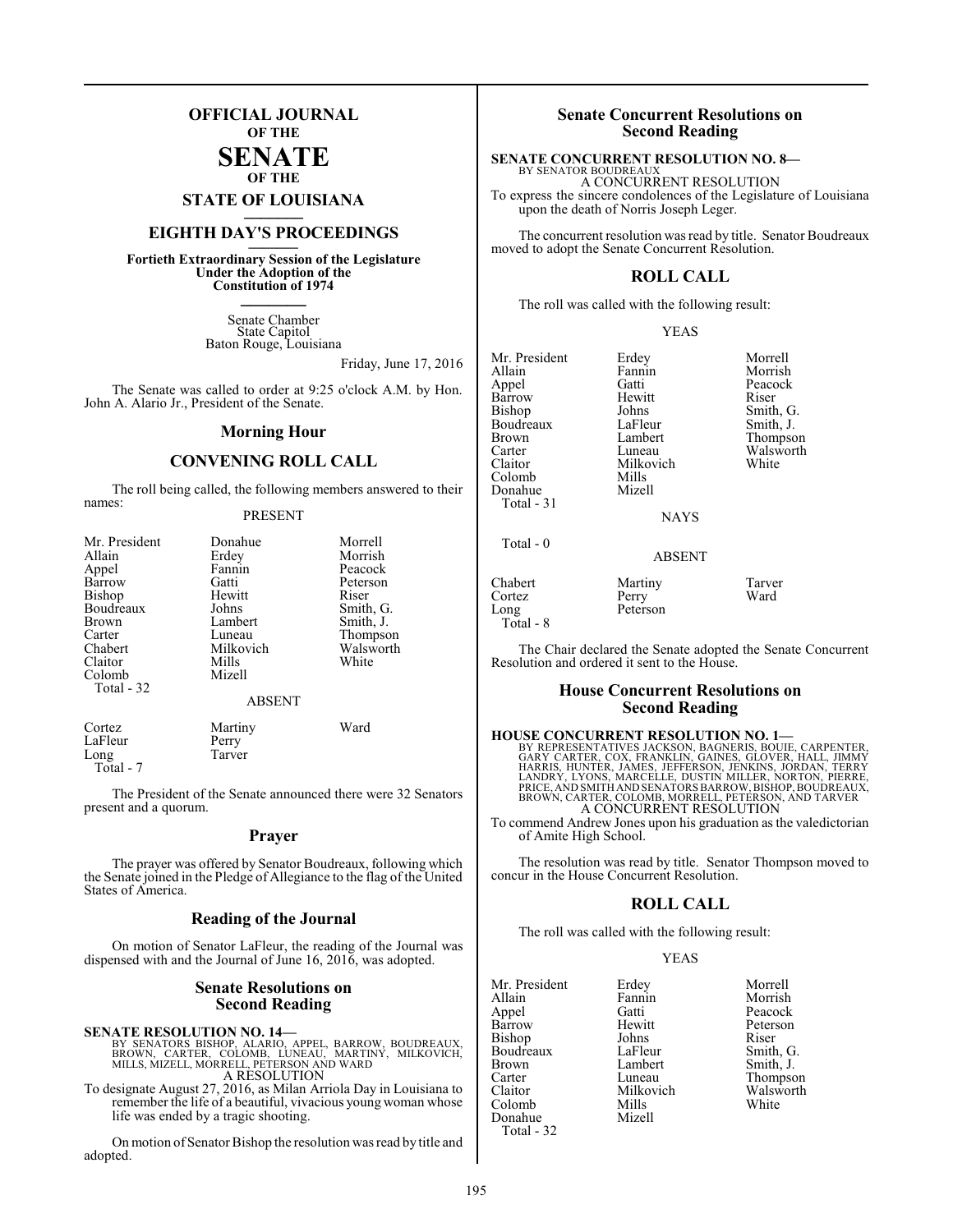# June 17, 2016

#### NAYS

Total - 0

ABSENT

| Chabert   | Martiny | Ward |
|-----------|---------|------|
| Cortez    | Perry   |      |
| Long      | Tarver  |      |
| Total - 7 |         |      |

The Chair declared the Senate concurred in the House Concurrent Resolution and ordered it returned to the House.

#### **Senate Bills and Joint Resolutions on Third Reading and Final Passage**

#### **SENATE BILL NO. 15—** BY SENATOR MORRELL

AN ACT

To enact R.S. 47:306.4, relative to state sales and use tax exemptions; to provide for an annual reporting requirement for certain transactions involving sales by certain nonprofit entities; to provide for an effective date; and to provide for related matters.

#### **Floor Amendments**

Senator Morrell proposed the following amendments.

#### **SENATE FLOOR AMENDMENTS**

Amendments proposed by Senator Morrell to Engrossed Senate Bill No. 15 by Senator Morrell

AMENDMENT NO. 1

On page 1, line 12, after "**requirement**" insert: "**based on transactions occurring during the previous fiscal year, beginning on July first of the preceding year and ending on June thirtieth of the current year**"

AMENDMENT NO. 2

On page 2, line 5, after "**due on the**" delete "**first**" and insert "**thirtieth**"

AMENDMENT NO. 3 On page 2, line 8, after "**submitted**" insert "**electronically**"

#### AMENDMENT NO. 4

On page 3, delete lines 14 through 18, and insert: "Section 2. This Act shall become effective on July 1, 2016."

On motion of Senator Morrell, the amendments were adopted.

#### **Floor Amendments**

Senator Riser proposed the following amendments.

#### **SENATE FLOOR AMENDMENTS**

Amendments proposed by Senator Riser to Engrossed Senate Bill No. 15 by Senator Morrell

AMENDMENT NO. 1 On page 2, line 29, at the end of the line, delete "**, religious,**"

AMENDMENT NO. 2 On page 3, line 7, after "**charitable**" delete "**, religious,**"

AMENDMENT NO. 3

On page 3, between lines 13 and 14, insert:

"**C. Notwithstanding any contrary provision of this Section, the annual reporting requirement shall not apply to nonprofit entities and their affiliates organized and operated exclusively for religious purposes that have been granted an exemption from**

## **Page 2 SENATE 8th DAY'S PROCEEDINGS**

**federal income tax pursuant to Section 501(c)(3) of the Internal Revenue Code.**"

On motion of Senator Riser, the amendments were adopted.

On motion of Senator Morrell, the amended bill was read by title and returned to the Calendar, subject to call.

#### **House Bills and Joint Resolutions on Third Reading and Final Passage**

#### **HOUSE BILL NO. 3—**

BY REPRESENTATIVE ABRAMSON AN ACT

To enact the Omnibus Bond Authorization Act of 2016 and to repeal the Act which originated as House Bill No. 3 of the 2016 Regular Session of the Legislature, relative to the implementation of a five-year capital improvement program; to provide for the repeal of certain prior bond authorizations; to provide for new bond authorizations; to provide for authorization and sale of such bonds by the State Bond Commission; and to provide for related matters.

The bill was read by title. Senator Morrell moved the final passage of the bill.

#### **ROLL CALL**

The roll was called with the following result:

#### YEAS

| Mr. President<br>Appel<br>Barrow<br>Bishop<br>Boudreaux<br><b>Brown</b><br>Carter<br>Chabert<br>Claitor<br>Colomb<br>Donahue<br>Erdey<br>Total - 34 | Fannin<br>Gatti<br>Hewitt<br>Johns<br>LaFleur<br>Lambert<br>Luneau<br>Martiny<br>Mills<br>Mizell<br>Morrell<br>Morrish<br><b>NAYS</b> | Peacock<br>Peterson<br>Riser<br>Smith, G.<br>Smith, J.<br>Tarver<br>Thompson<br>Walsworth<br>Ward<br>White |
|-----------------------------------------------------------------------------------------------------------------------------------------------------|---------------------------------------------------------------------------------------------------------------------------------------|------------------------------------------------------------------------------------------------------------|
| Milkovich<br>Total - 1                                                                                                                              | ABSENT                                                                                                                                |                                                                                                            |
| Allain<br>Cortez<br>Total - 4                                                                                                                       | Long<br>Perry                                                                                                                         |                                                                                                            |

The Chair declared the bill was passed and ordered it returned to the House. Senator Morrell moved to reconsider the vote by which the bill was passed and laid the motion on the table.

#### **HOUSE BILL NO. 51—**

BY REPRESENTATIVES JIM MORRIS, ABRAMSON, AMEDEE, BAGLEY, BAGNERIS, BERTHELOT, BILIOT, BISHOP, BOUIE, BROADWATER, CHAD BROWN, TERRY BROWN, CARMODY, ROBBY CARTER, STEVE CARTER, CHANEY, CONNICK, COUSSAN, COX, DAVIS, DEVILLIER

#### AN ACT

To amend and reenact R.S. 47:302(V)(introductory paragraph) as enacted by Act No. 25 of the 2016 First Extraordinary Session of the Louisiana Legislature and to enact R.S. 47:302(AA) and  $321.1(F)(66)$ , relative to state sales and use taxes; to provide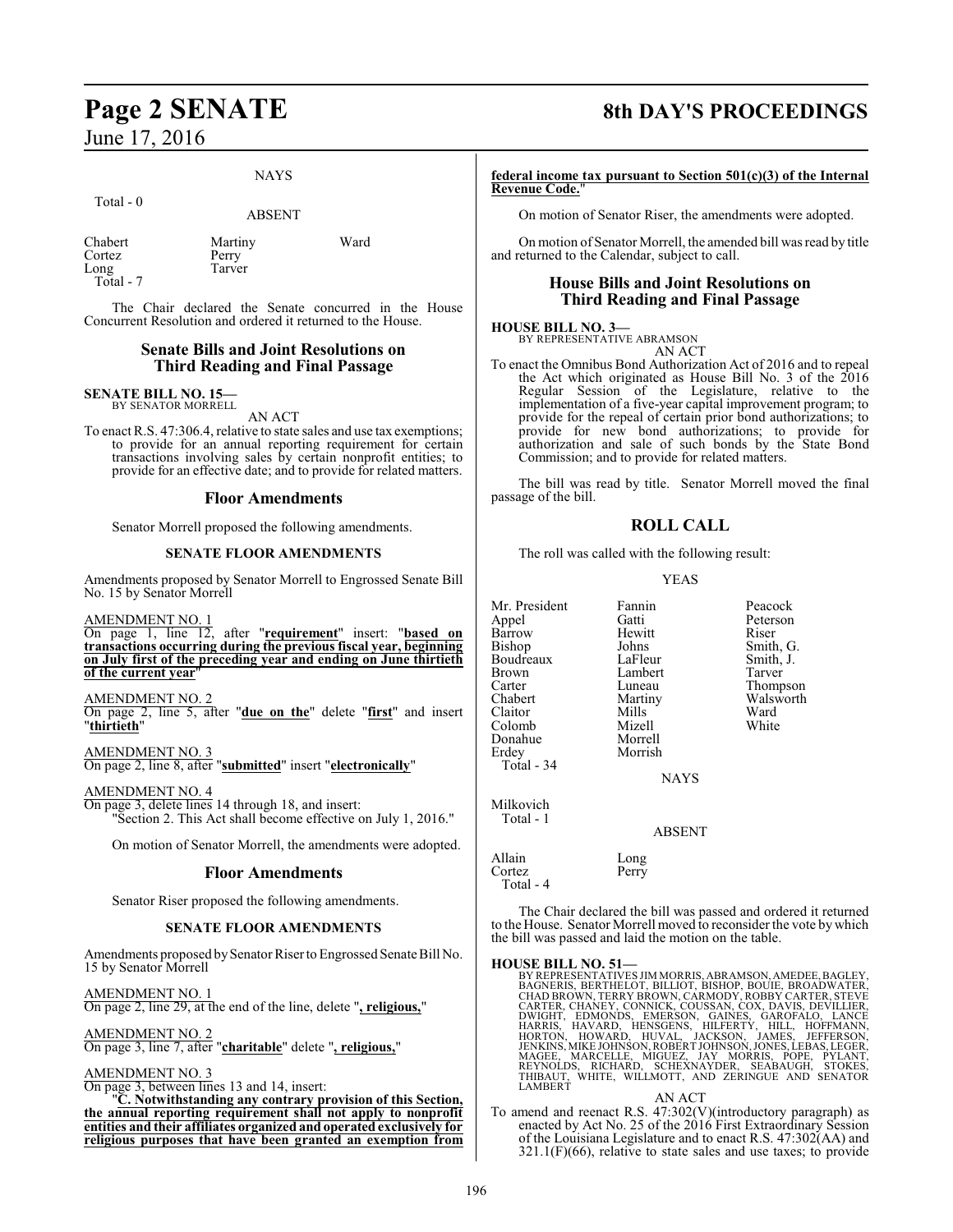# **8th DAY'S PROCEEDINGS Page 3 SENATE**

with respect to the effectiveness of exemptions and exclusions for sales of certain tangible personal property and services; to provide for effectiveness; and to provide for related matters.

On motion of Senator Morrell, the bill was read by title and returned to the Calendar, subject to call.

#### **HOUSE BILL NO. 52—**

BY REPRESENTATIVE ABRAMSON AN ACT

To provide relative to the capital outlay appropriations for Fiscal Year 2016-2017; to provide with respect to capital outlay project requests; to require the submission of certain capital outlay project requests; to provide for applicability; to provide for effectiveness.

#### **Floor Amendments**

Senator Morrell proposed the following amendments.

#### **SENATE FLOOR AMENDMENTS**

Amendments proposed by Senator Morrell to Reengrossed House Bill No. 52 by Representative Abramson

AMENDMENT NO. 1 On page 1, line 11, delete "of facility planning"

AMENDMENT NO. 2 On page 2, lines 1, 2, 3, and 4, change "Governor" to "governor"

AMENDMENT NO. 3 On page 2, line, change "Legislature" to "legislature"

On motion of Senator Morrell, the amendments were adopted.

#### **Floor Amendments**

Senator Morrell proposed the following amendments.

#### **SENATE FLOOR AMENDMENTS**

Amendments proposed by Senator Morrell to Reengrossed House Bill No. 52 by Representative Abramson

#### AMENDMENT NO. 1

On page 1, after line 19, insert:

"Section 2. Notwithstanding any contrary provision of the Capital Outlay Act of the 2016 Second Extraordinary Session of the Legislature, Priority 1 general obligation bond funding shall include highway projects that were previously authorized and appropriated to the Department of Transportation and Development Projects in Priority 5 of Act 26 of the 2015 Regular Session of the Legislature and that were granted non-cash lines of credit; all or part of which projects are being combined in and reauthorized in the Highway Program."

#### AMENDMENT NO. 2

On page 2, line 1, delete "Section 2." and insert "Section 3."

On motion of Senator Morrell, the amendments were adopted.

The bill was read by title. Senator Morrell moved the final passage of the amended bill.

#### **ROLL CALL**

The roll was called with the following result:

#### YEAS

Peterson<br>Riser

| Mr. Presiden |  |  |
|--------------|--|--|
| Appel        |  |  |
| Barrow       |  |  |

nt Fannin Peacock<br>Gatti Peterson Hewitt

Bishop Johns Smith, G.<br>Boudreaux LaFleur Smith, J. Boudreaux LaFleur Smith,<br>Brown Lambert Tarver Brown Lambert<br>Carter Luneau Carter Luneau Thompson<br>Chabert Martiny Walsworth Claitor Mills Ward<br>Colomb Mizell White Colomb Mizell<br>Donahue Morrell Donahue<br>Erdey Total - 34 Milkovich Total - 1 Allain Long<br>Cortez Perry

Cortez Total - 4 Morrish

Martiny Walsworth<br>
Mills Ward

The Chair declared the amended bill was passed and ordered it returned to the House. Senator Morrell moved to reconsider the vote by which the bill was passed and laid the motion on the table.

**NAYS** 

ABSENT

#### **Rules Suspended**

Senator Morrell asked for and obtained a suspension of the rules to revert to:

#### **Senate Bills and Joint Resolutions on Third Reading and Final Passage, Subject to Call**

#### **Called from the Calendar**

Senator Morrell asked that Senate Bill No. 15 be called fromthe Calendar.

**SENATE BILL NO. 15—** BY SENATOR MORRELL

#### AN ACT

To enact R.S. 47:306.4, relative to state sales and use tax exemptions; to provide for an annual reporting requirement for certain transactions involving sales by certain nonprofit entities; to provide for an effective date; and to provide for related matters.

#### **Floor Amendments**

Senator Morrell proposed the following amendments.

#### **SENATE FLOOR AMENDMENTS**

Amendments proposed by Senator Morrell to Engrossed Senate Bill No. 15 by Senator Morrell

AMENDMENT NO. 1 On page 2, delete lines 6 and 7

On motion of Senator Morrell, the amendments were adopted.

The bill was read by title. Senator Morrell moved the final passage of the amended bill.

#### **ROLL CALL**

The roll was called with the following result:

#### YEAS

| Fannin |
|--------|
| Gatti  |
| Hewitt |
|        |

Mr. President Fannin Peterson<br>
Appel Gatti Riser Smith, G.

# June 17, 2016